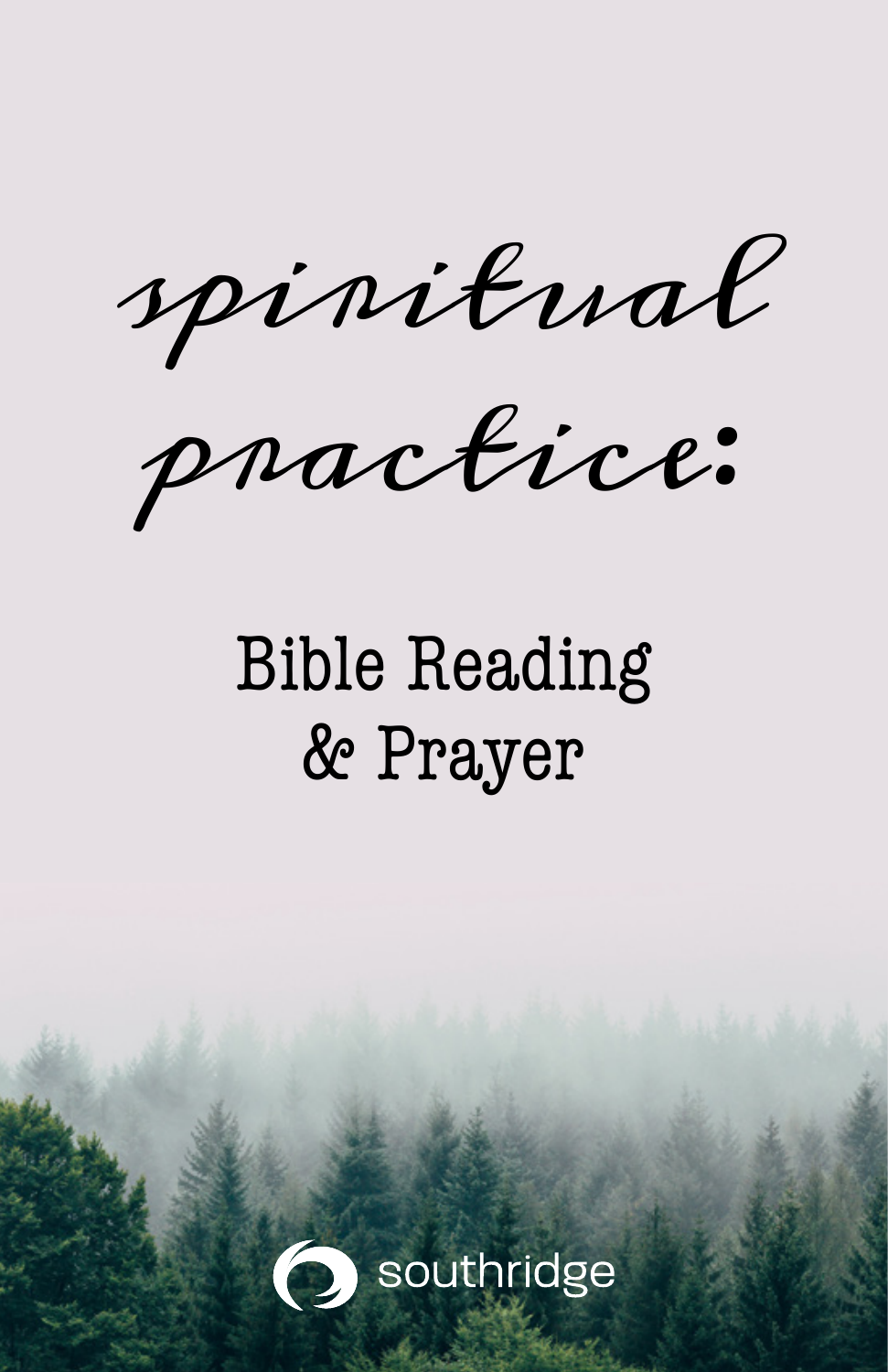Don't have a Bible of your own?

**FREE ONLINE BIBLE**: https://www.biblegateway.com

**FREE BIBLE APP:**

https://www.youversion.com/the-bible-app/

#### **FREE HARD COPY**:

Stop by our Welcome Centre on a Sunday morning and ask for a free paperback Bible.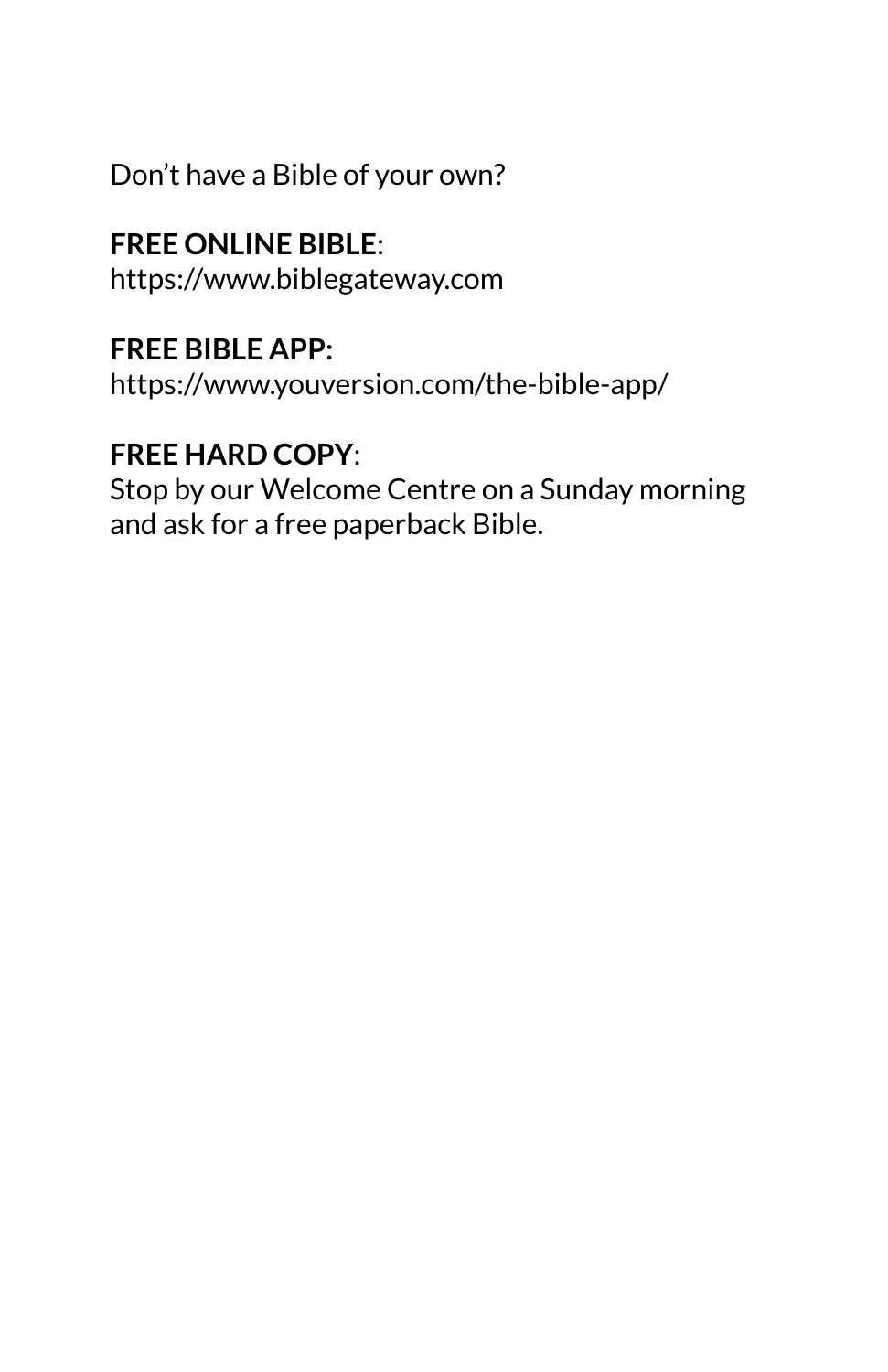The Bible is not a textbook, a history book or an "owner's manual for life," but a library of 66 books, written over many centuries by many authors. Together these books tell the one story of the love of God for humanity, the climax of which is the life, death and resurrection Jesus Christ. We don't read it just for information, but to encounter the presence of God in its pages. This may sound simple and inspiring, but at times the Bible can also be confusing and difficult to read. It can be hard to know where to start, what it means, or what to do with what we read.

That's why we want to invite you into the regular practice of reading the Bible. And why we recommend the S.O.A.P. method as a way of helping you read slowly, intentionally, and prayerfully. S.O.A.P. is an acronym that stands for Scripture, Observation, Application & Prayer:

#### **SCRIPTURE:**

The first step is to take a small, bite-sized passage and simply read it. Read it slowly. Read it a few times. Read it with your imagination and read it prayerfully. As you do, invite God to highlight a word, phrase or verse – something that stands out to you as you read it. Write down those words.

#### **OBSERVATION:**

Now, ask yourself some simple questions about the words you've written down. Why did they stand out to you? What do they intend to communicate? Are there any interesting details that provide meaningful context to what you've written down. The goal is to make sure you're appreciating the full meaning of the words and not taking them out of context.

#### **APPLICATION:**

Next, reflect on what these words mean to your life right now. How do they speak into your current circumstances? What encouragement, challenge, or inspiration do they offer? How does God want to change your behavior, thinking, or attitude to look more like Jesus? This is where God's general word to all of us becomes His specific word to you.

#### **PRAYER:**

Finally, take a moment to talk to God about what you've read and heard. Ask God to give you the faith to believe what you've read, the courage to act on it, and the willingness to let His Spirit change whatever needs to change in you. Invite Jesus to continue speaking to you through these words as they come to mind throughout the day.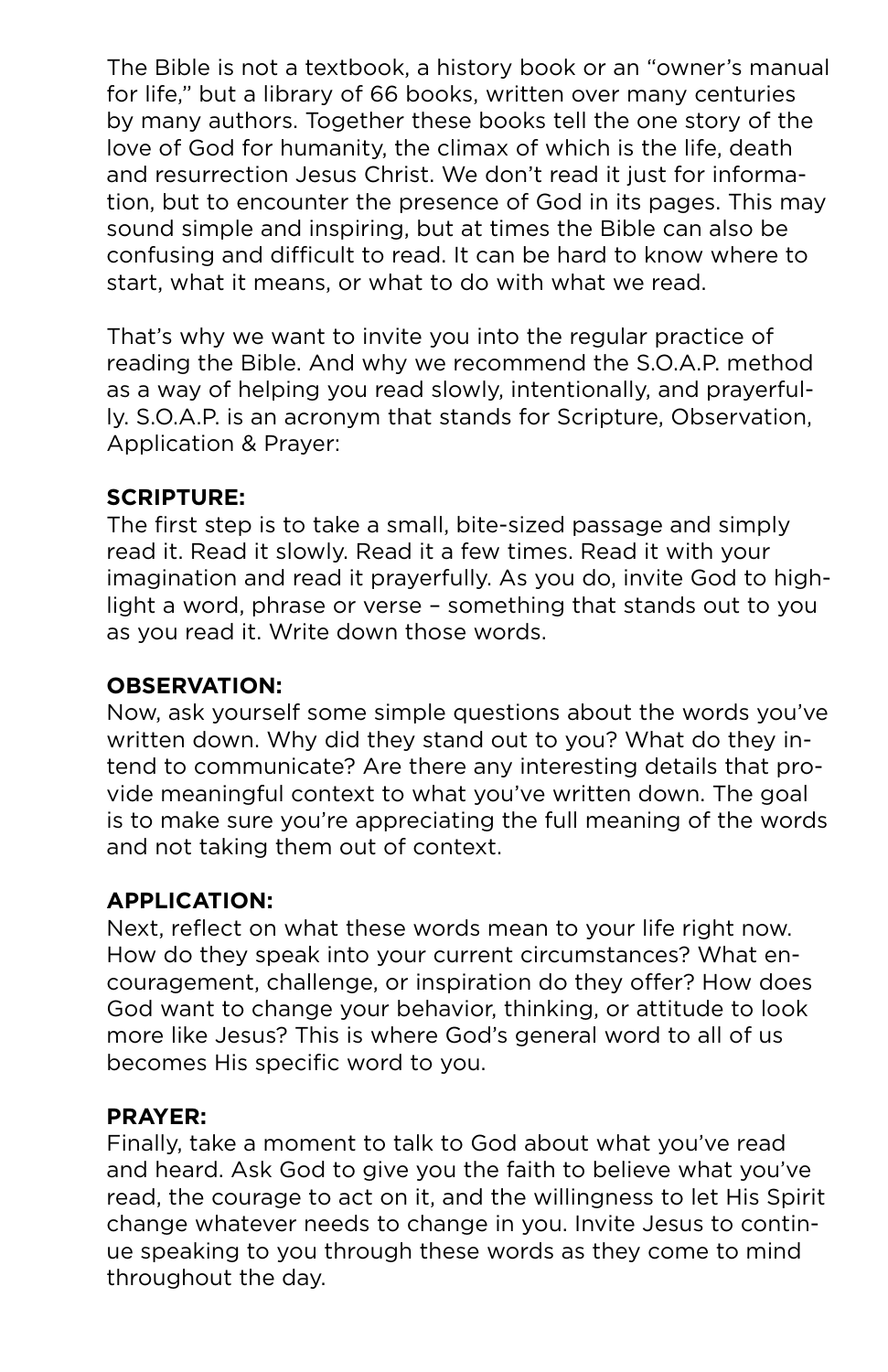# SUNDAY

#### **Matthew 6:1-18**

Be careful not to practice your righteousness in front of others to be seen by them. If you do, you will have no reward from your Father in heaven.

So when you give to the needy, do not announce it with trumpets, as the hypocrites do in the synagogues and on the streets, to be honored by others. Truly I tell you, they have received their reward in full. But when you give to the needy, do not let your left hand know what your right hand is doing, so that your giving may be in secret. Then your Father, who sees what is done in secret, will reward you.

And when you pray, do not be like the hypocrites, for they love to pray standing in the synagogues and on the street corners to be seen by others. Truly I tell you, they have received their reward in full. But when you pray, go into your room, close the door and pray to your Father, who is unseen. Then your Father, who sees what is done in secret, will reward you. And when you pray, do not keep on babbling like pagans, for they think they will be heard because of their many words. Do not be like them, for your Father knows what you need before you ask him.

This, then, is how you should pray:

'Our Father in heaven, hallowed be your name,

your kingdom come, your will be done, on earth as it is in heaven. Give us today our daily bread.

And forgive us our debts, as we also have forgiven our debtors. And lead us not into temptation, but deliver us from the evil one.' For if you forgive other people when they sin against you, your heavenly Father will also forgive you. But if you do not forgive others their sins, your Father will not forgive your sins.

When you fast, do not look somber as the hypocrites do, for they disfigure their faces to show others they are fasting. Truly I tell you, they have received their reward in full. But when you fast, put oil on your head and wash your face, so that it will not be obvious to others that you are fasting, but only to your Father, who is unseen; and your Father, who sees what is done in secret, will reward you.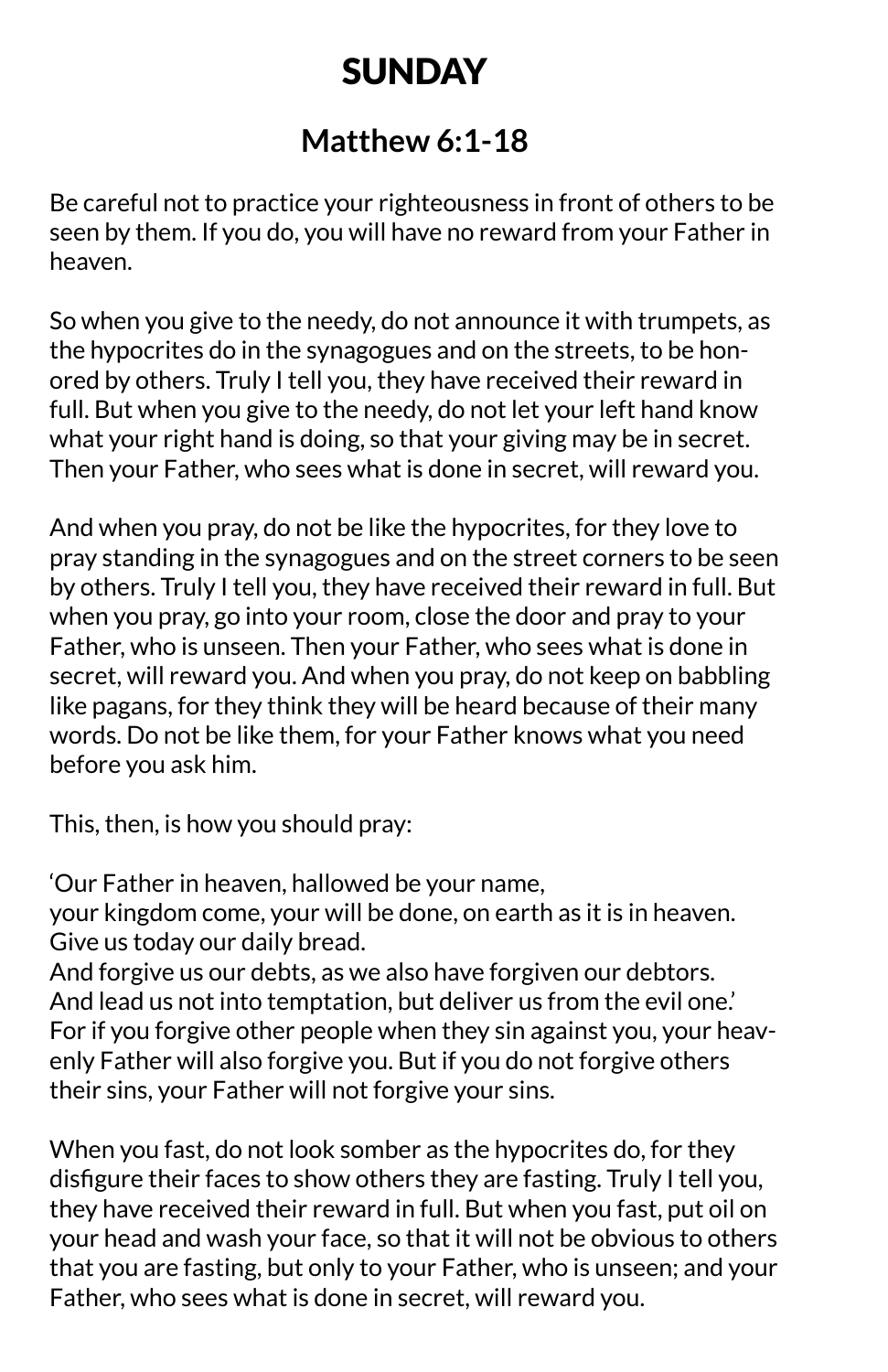Observation (what did you notice that stood out):

Application (what does this mean to your life right now):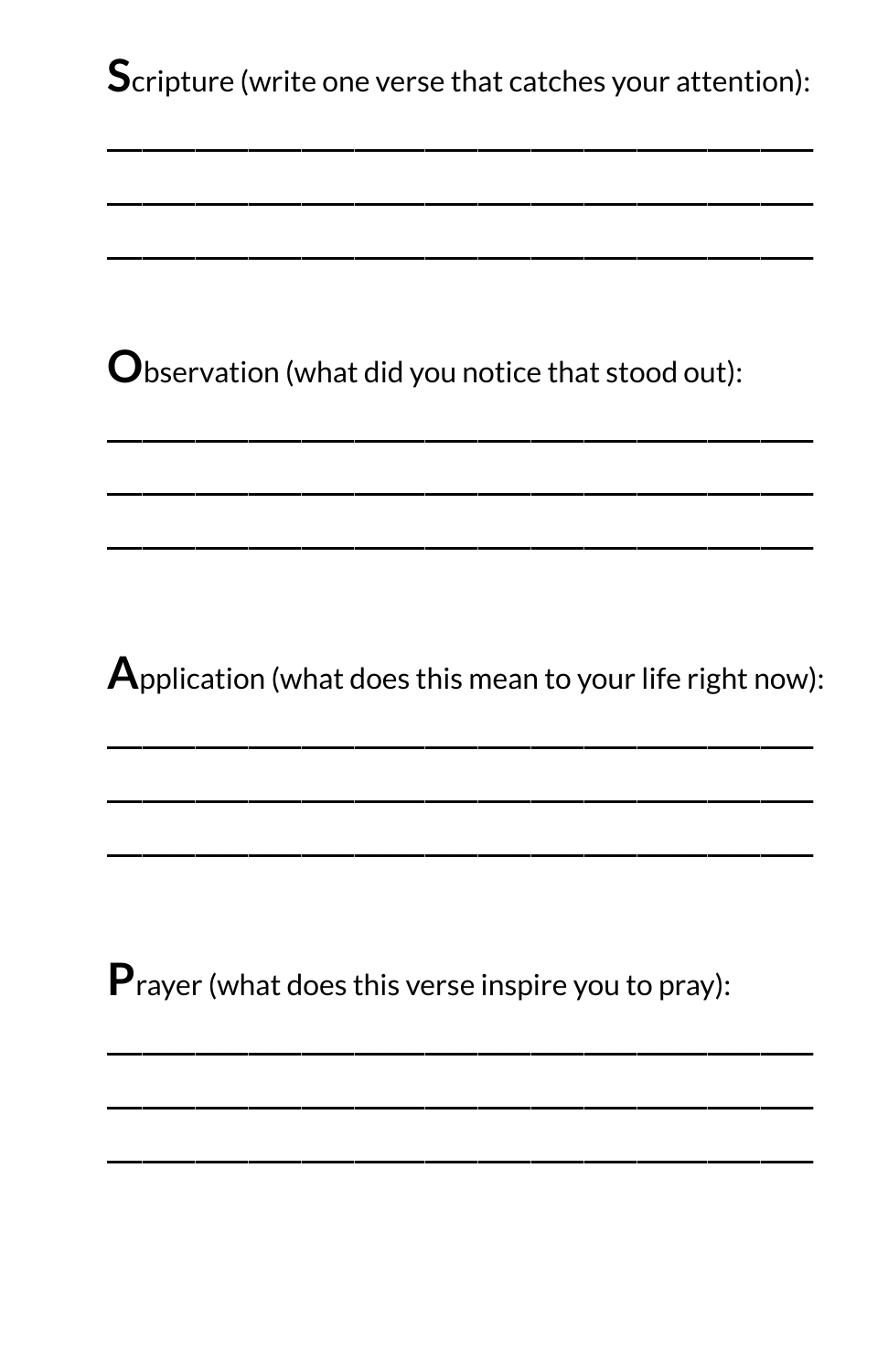# **MONDAY**

### Psalm 51

 $\mathsf{S}\text{-}\mathsf{c}\text{-}\mathsf{r}$  (write one verse that catches your attention):

Observation (what did you notice that stood out):

Application (what does this mean to your life right now):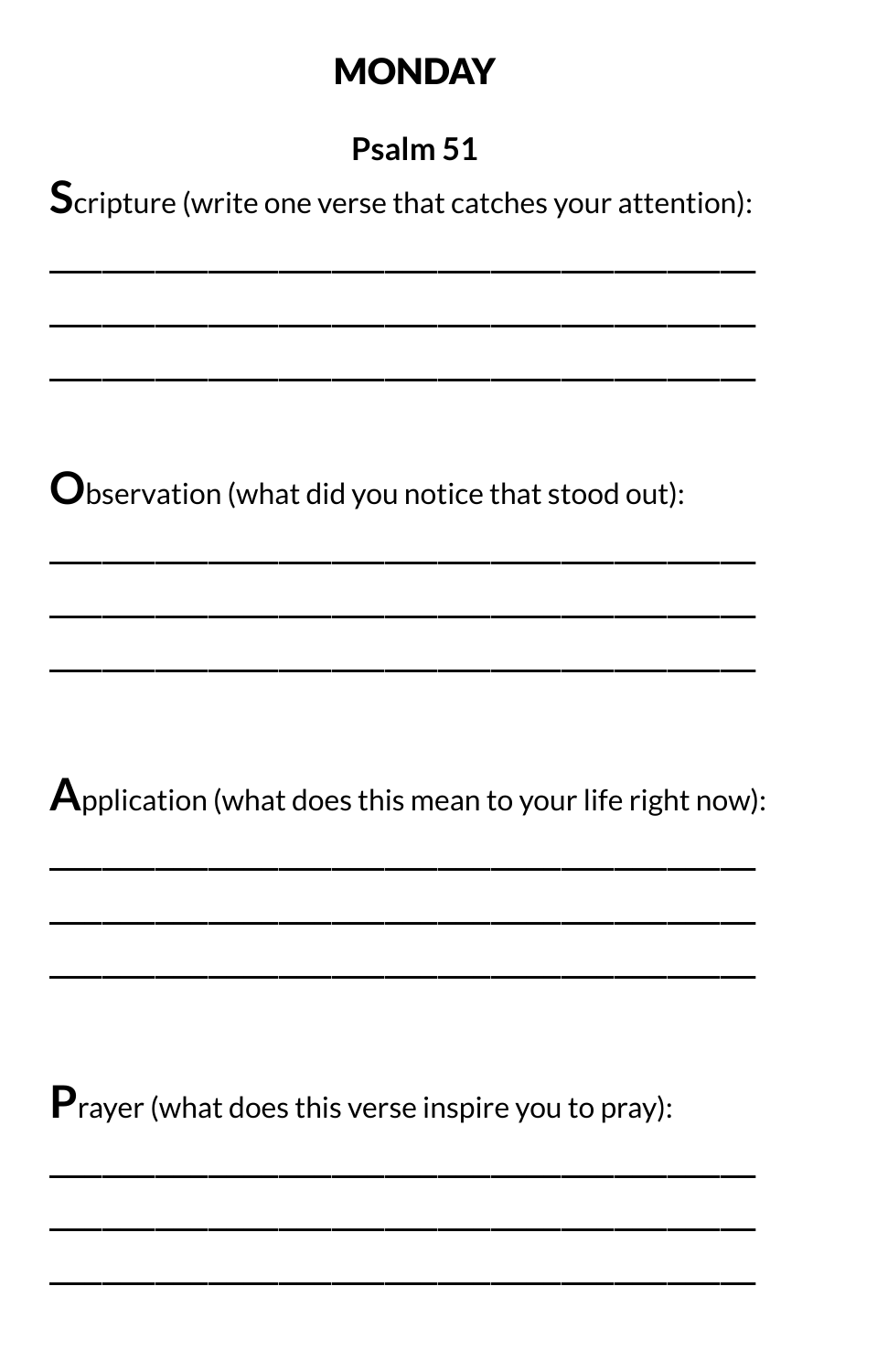# **TUESDAY**

#### Luke 10:25-42

Scripture (write one verse that catches your attention):

Observation (what did you notice that stood out):

Application (what does this mean to your life right now):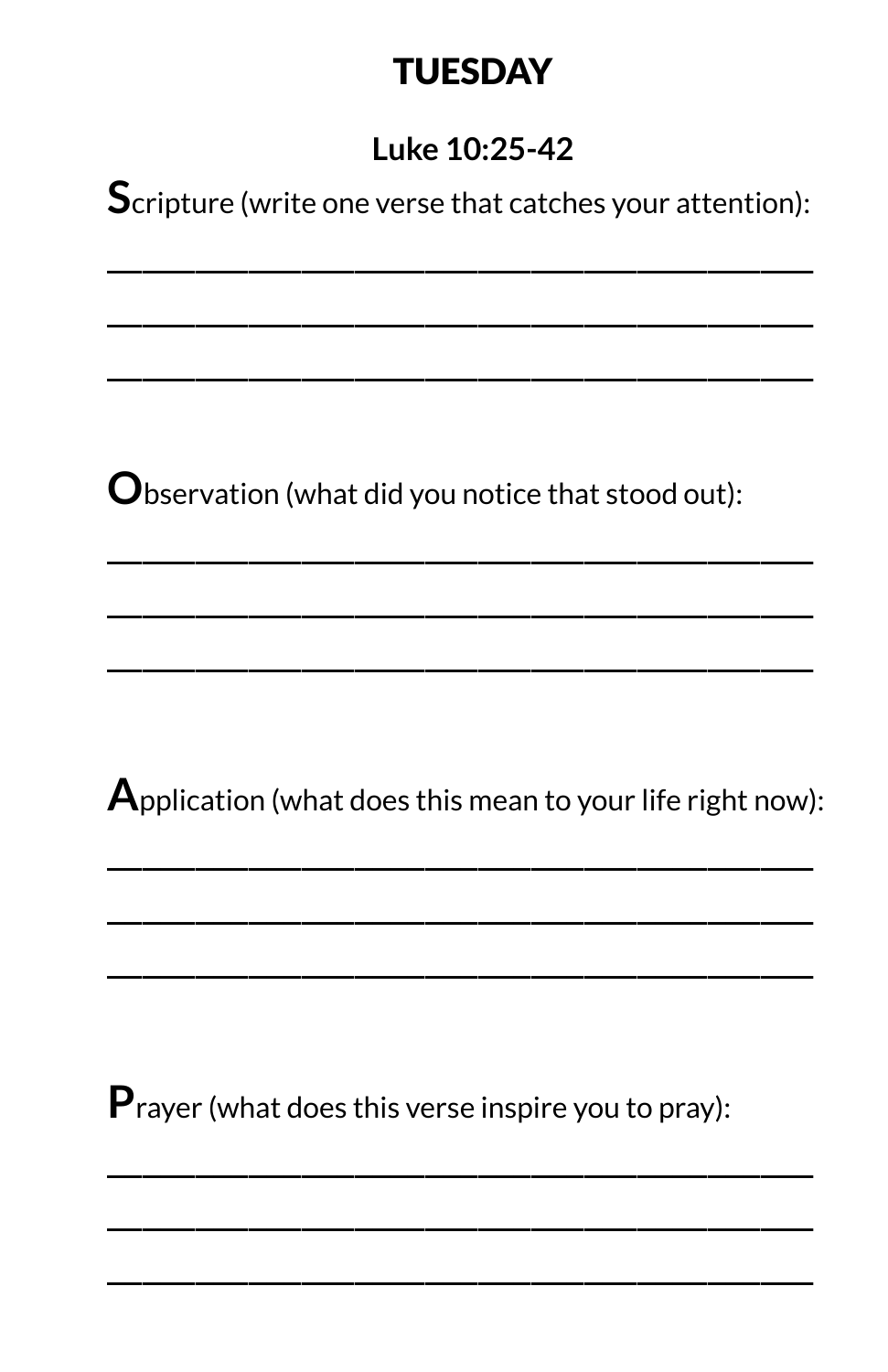## **WEDNESDAY**

### James 2

 $\mathsf{S}\text{-}\mathsf{c}\text{-}\mathsf{r}$  (write one verse that catches your attention):

Observation (what did you notice that stood out):

Application (what does this mean to your life right now):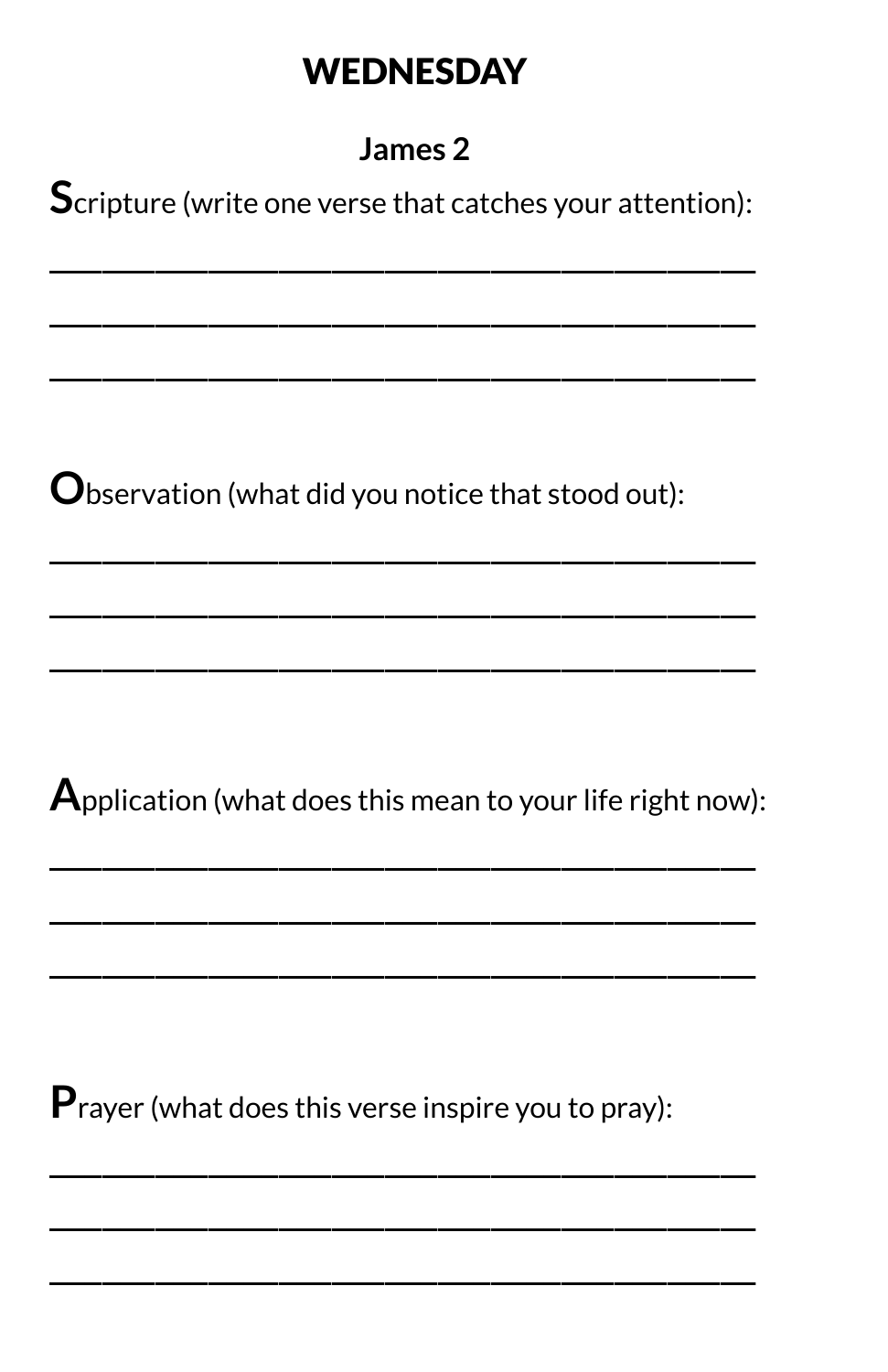# **THURSDAY**

#### Psalm 1

Scripture (write one verse that catches your attention):

 $\mathbf O$ bservation (what did you notice that stood out):

 ${\mathbf A}$ pplication (what does this mean to your life right now):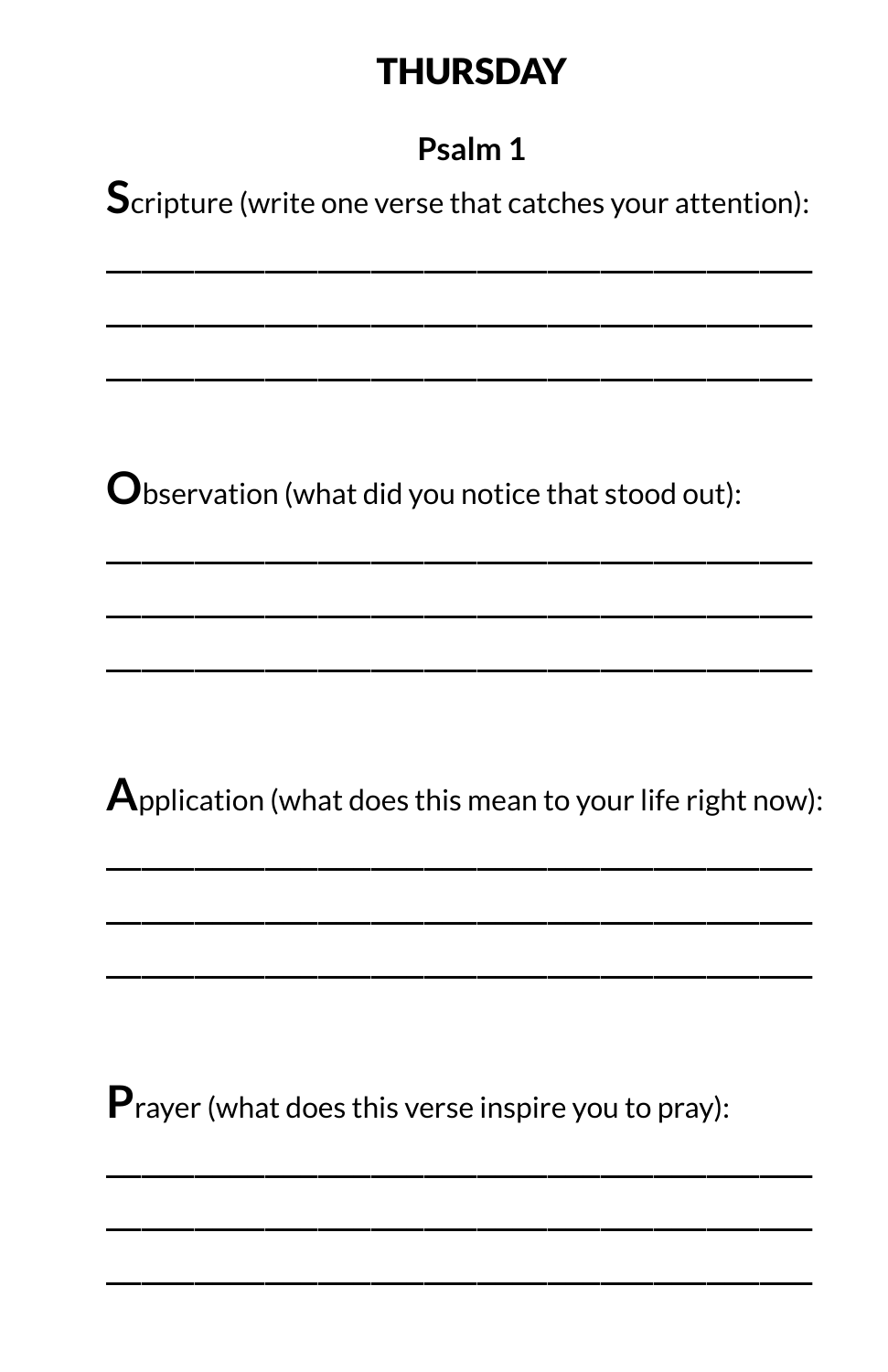# **FRIDAY**

### 1 Corinthians 13

 $\mathsf{S}\text{-}\mathsf{c}\text{-}\mathsf{r}$  (write one verse that catches your attention):

Observation (what did you notice that stood out):

Application (what does this mean to your life right now):